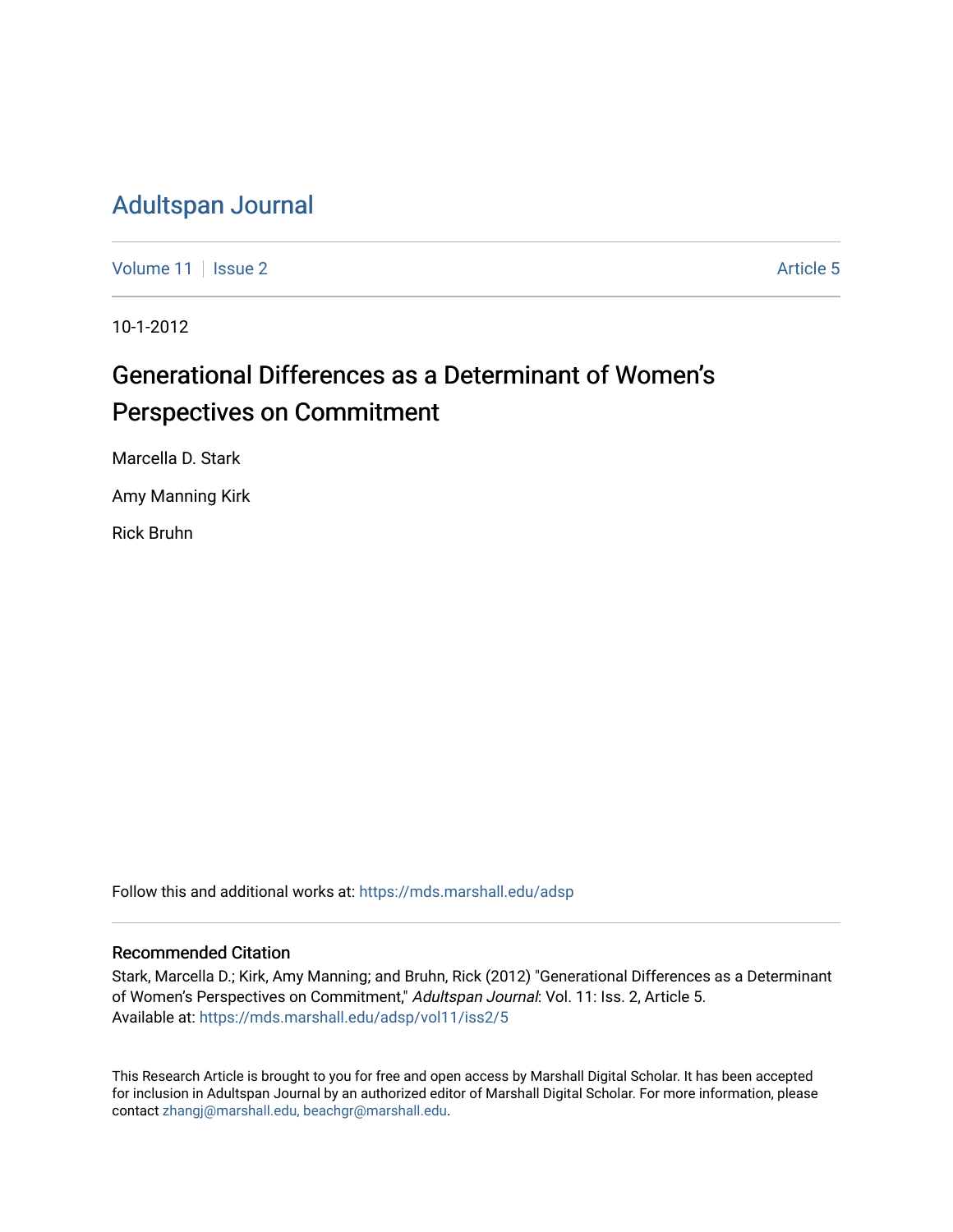Received 11/01/11 Revised 03/16/12 Accepted 04/02/12

# **Generational Differences as a Determinant of Women's Perspectives on Commitment**

### **Marcella D. Stark, Amy Manning Kirk, and Rick Bruhn**

*Differences between 116 graduate and undergraduate women, representing 4 generations (i.e., Baby Boomers, Transitionals, Generation Xers, and Millennials), were studied to categorize earliest awareness and definitions of commitment in relationships. More than 63% of participants in each generation viewed relationship commitment in terms of constraints rather than attractions.* 

*Keywords:* generation, commitment, couples counseling

Even as marriage has become a highly romanticized institution, cohabitation rates are increasing and single parenthood has become more acceptable, leaving marriage a largely voluntary institution (Cherlin, 2010; Luscombe, 2010; Thornton & Young-DeMarco, 2001). Since the early 1990s, *commitment* has become a buzzword among marriage and family scholars (M. P. Johnson, Caughlin, & Huston, 1999; Stanley & Markman, 1992). In more recent years, an understanding of commitment has become perhaps even more relevant because new counselors and human service workers continue to be trained.

Course work in human development across the life span is required by most counselor training programs, accrediting bodies, and licensures (Engels et al., 2010). A component of that course work is learning about the typical as well as the statistically unusual characteristics of individuals, couples, and families across the life span (Carter & McGoldrick, 2005). However, changes in U.S. culture compel the counseling field to clarify the differences in typical characteristics and belief structures of age groups such as the Baby Boomers or Millennials, acknowledging differences in areas such as the desire to marry, the desire to have children, and ideas about commitment to significant others and marriage partners (Wang & Taylor, 2011). Counselors educated in generational attitudes toward commitment can be more responsive to clients from different age groups.

*Marcella D. Stark, College of Education, Texas Christian University; Amy Manning Kirk, Department of Sociology, and Rick Bruhn, Department of Educational Leadership and Counseling, Sam Houston State University. Correspondence concerning this article should be addressed to Marcella D. Stark, College of Education, Texas Christian University, TCU Box 297900, Fort Worth, TX 76129 (e-mail: m.stark@tcu.edu).* 

*© 2012 by the American Counseling Association. All rights reserved.* **112 ADULTSPAN***Journal October 2012 Vol. 11 No. 2*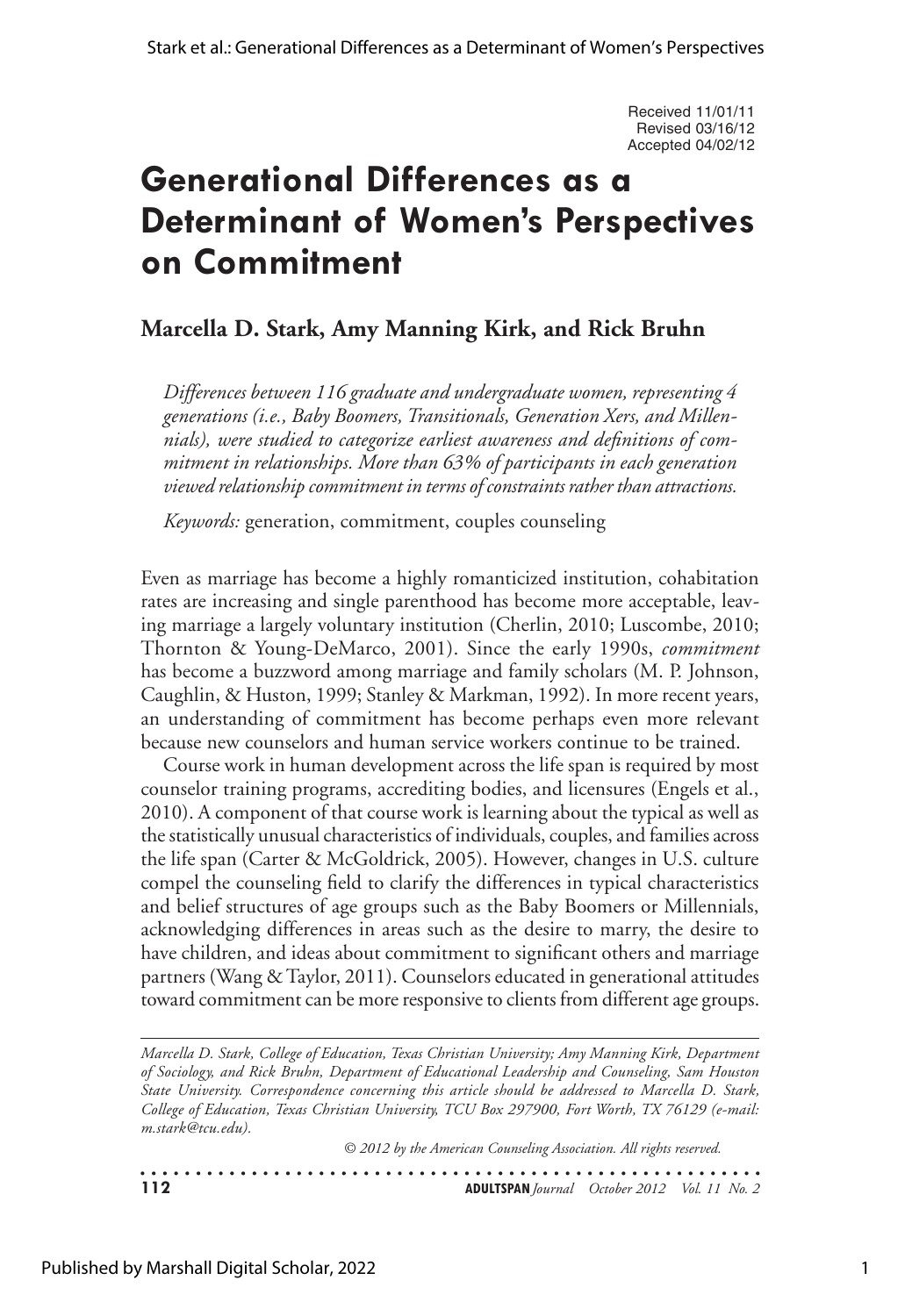#### **Commitment**

*Commitment* is defined as feeling that one's romantic relationship is permanent (Leik & Leik, 1977; Thibaut & Kelley, 1959) and entails aspects of both attractions and constraints (D. J. Johnson & Rusbult, 1989; Leik & Leik, 1977). Following in the vein of social exchange theory, *attractions* are defined as the subjective assessment of rewards outweighing costs in a relationship (Thibaut & Kelley, 1959). Attractions vary in each relationship and are not always rational.

*Constraints* encompass moral, social, and legal barriers having to do with staying in or exiting from a relationship (M. P. Johnson et al., 1999; Rhoades, Stanley, & Markman, 2010; Thibaut & Kelley, 1959). Also referred to as *moral commitment* and *structural commitment* (M. P. Johnson et al., 1999), this relationship dimension is reflected in many wedding affirmations that include the life-oriented vows "as long as we both shall live," for example, and entails a desire to be generally consistent and finish what one has begun.

Although gender differences in commitment have been discussed, there is still much to learn about particular variations in women's commitment. Women have historically been more likely to define their commitment in terms of moral commitment, but this might change for younger women who fully believe in egalitarianism in romantic relationships and marriage and who have been socialized to sacrifice less (Corra, Carter, Carter, & Knox, 2009; Surra, Boettcher-Burke, Cottle, West, & Gray, 2007). To date, however, studies concerning women's generational differences have largely been concerned with women's attitudes about work and family life balance, and the commitment literature has paid virtually no attention to age (Byrd, 2009; Cennamo & Gardner, 2008; Smola & Sutton, 2002).

#### **Generational Differences in Women's Views of Commitment**

A small number of studies address generational differences in how individuals come to view romantic commitment (Corra et al., 2009; Pinkham, 1997; Thornton & Young-DeMarco, 2001), although little attention was devoted to gender differences in these studies. Additionally, we found no studies including the generation nestled between the Baby Boomers and Generation Xers (i.e., individuals born between the late 1950s and the late 1960s). Barone (2008) suggested that this "Transitional" group represents a melding of both Baby Boomer and Generation X values.

Paul (2002), Pinkham (1997), Smola and Sutton (2002), and Thornton and Young-DeMarco (2001) have described the values of Baby Boomers and Generation Xers. Although there is still much to be learned about a more recent group, the Millennials, counselors know that they find work–family life balance to be essential (Smola & Sutton, 2002) and that they tend to take less normative

. . . . . . . . . . **ADULTSPAN***Journal October 2012 Vol. 11 No. 2* **113**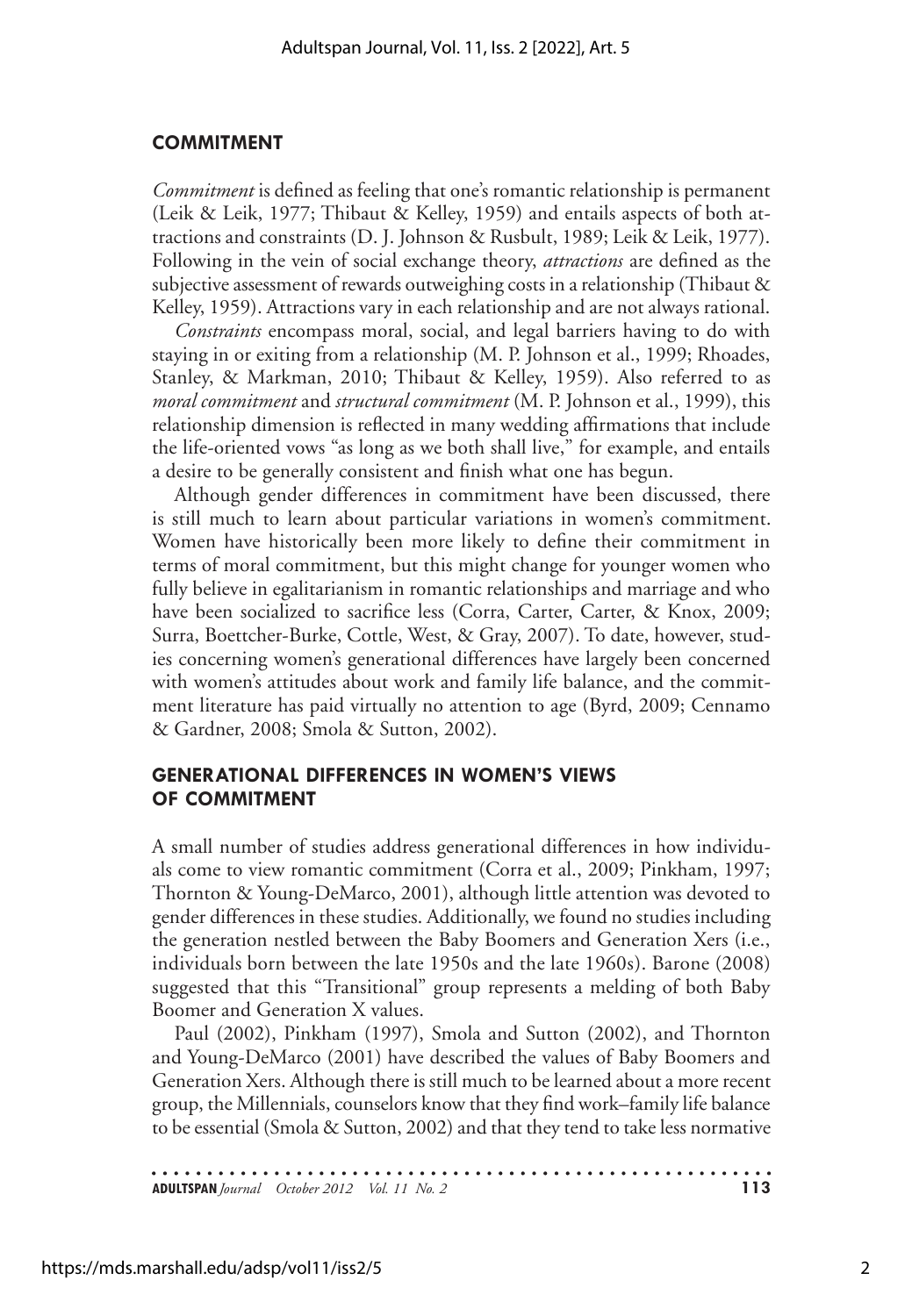paths toward marriage (Surra et al., 2007). Many Millennials see cohabitation as a prescription for making marriage work, although marriage and children are still worthy goals of this generation (Thornton & Young-DeMarco, 2001; Wang & Taylor, 2011).

Generational differences are a lens of sorts, filtering life experiences into what relationships ultimately become (Corra et al., 2009; Pinkham, 1997; Thornton & Young-DeMarco, 2001). Our interest was to study the trends of generational groups as they viewed attractions and constraints. Because women are highly influential in the direction romantic relationships take (Stanley & Markman, 1992), we decided to study the differences in the views of women representing four generational age groups, namely, Baby Boomers (individuals born between 1948 and 1957), Transitionals (individuals born between 1958 and 1967), Generation Xers (individuals born between 1968 and 1982), and Millennials (individuals born between 1983 and 1992).

#### **Method**

The purpose of our study was to explore differences between four generations (i.e., Baby Boomers, Transitionals, Generation Xers, and Millennials) of graduate and undergraduate women with regard to their earliest views and definitions of commitment regarding heterosexual romantic relationships. We conceptualized qualitative themes in terms of attractions and constraints based on the commitment literature (D. J. Johnson & Rusbult, 1989; Leik & Leik, 1977).

#### **Participants**

Our criterion sample consisted of 116 graduate and undergraduate women in counseling departments at two universities in the southwestern United States. The sample is a subsample from a larger sample (*N* = 163) of graduate and undergraduate students that also included men in those counseling departments. Participants were asked to participate (through class announcements) and then voluntarily answered our online survey. Thus, our sample is in no way representative of a larger population. The announcement requesting participation in the survey was made to approximately 450 students. In asking students to participate, we did not provide any incentives because participation in the survey was meant to be kept fully anonymous.

Participants were initially asked to identify their relationship statuses, and we delimited the current research study to those female participants identifying themselves as single (19%), in a committed heterosexual relationship (23%), or married (58%)*.* The ethnic breakdown of the participants was as follows: European American (64%), Hispanic (20.5%), African American (8.5%), mixed ethnicity (3.4%), and other (3.6%). With respect to generational status, 23.3% of the participants were Baby Boomers, 20.7% were Transitionals, 23.3% were Generation Xers, and 32.7% were Millennials. Relationship statuses for each

**114 ADULTSPAN***Journal October 2012 Vol. 11 No. 2*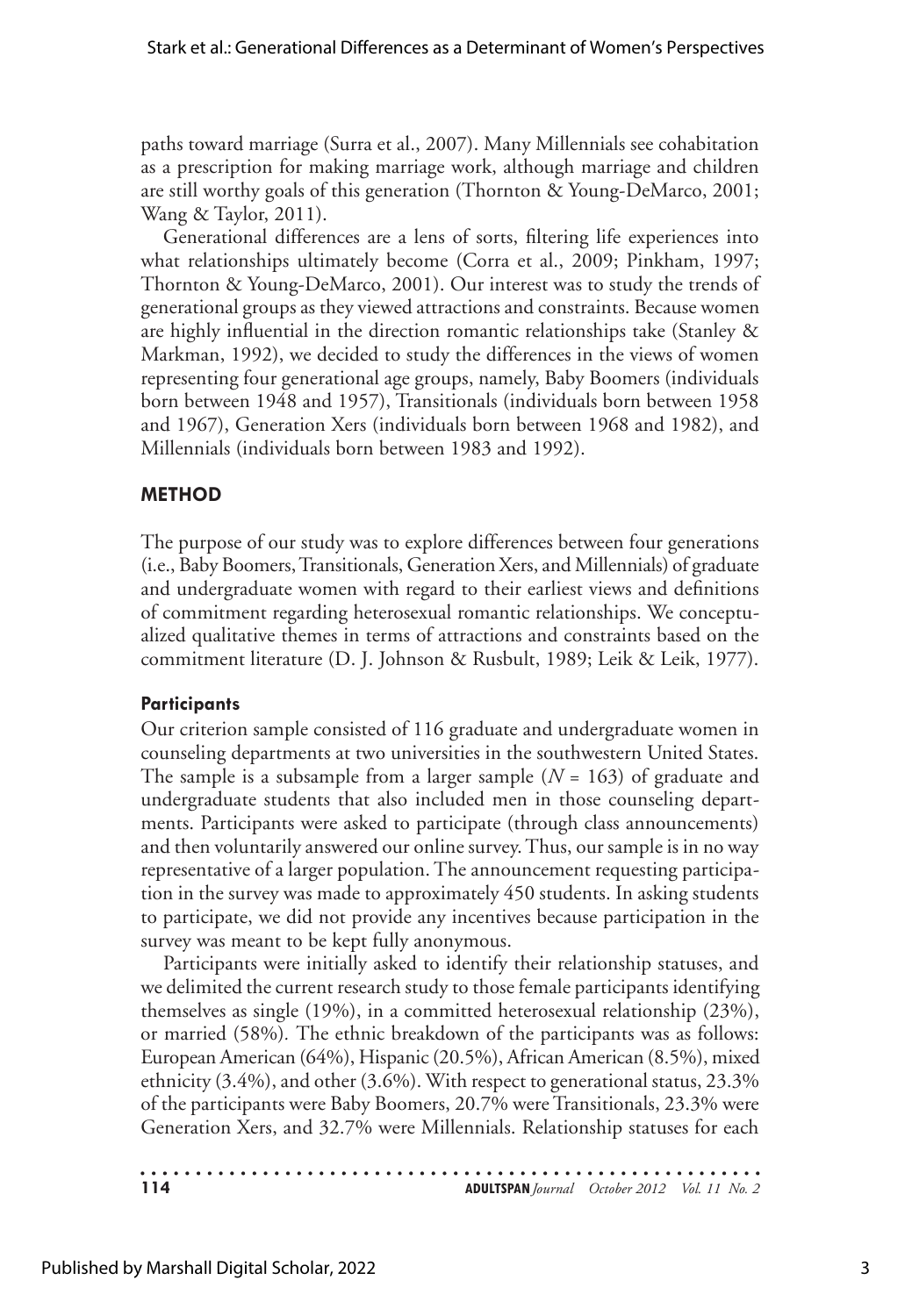generation were also noted because relationship status may influence views on commitment more than generation (Fincham, Stanley, & Beach, 2007; Surra et al., 2007). Only 15.8% of Millennials were married, whereas the majority of Baby Boomers (88.9%), Transitionals (79.2%), and Generation Xers (66.7%) were married. The generational designation and relationship status of participants are provided in Table 1.

#### **Procedure**

An Internet survey design was used to answer the following research questions: (a) How do various generations (i.e., Baby Boomers, Transitionals, Generation Xers, and Millennials) identify their earliest awareness about the concept of commitment? and (b) How do various generations define commitment in their own relationships?

*Research design*. We adopted a social constructionist paradigm (Berger & Luckmann, 2007), believing that an individual's knowledge of commitment is socially constructed and is thus subjective, evolutionary, and negotiated as a result of social interactions (Creswell, 2007; Lincoln & Guba, 2000). Using a web-based survey design, we sought to learn about participants' values regarding a certain phenomenon (i.e., commitment) and the meaning they attach to that phenomenon (Moustakas, 1994) by asking open-ended questions. Because participants typed their responses in text boxes and were not limited to the number of words they could include, we found responses to the questions we analyzed to be rich in intensity and emotional content.

*Instrument*. The questions used in the current study were developed through an extensive review of the commitment literature (Kirk, 2007) and were also informed by the Couples' Commitment Inventory (CCI; Kirk, Eckstein, Serres, & Helms, 2007). The CCI has been used in previous investigations (Kirk et al., 2007; Nelson, Kirk, Ane, & Serres, 2011) and is based on the ideas put forth by Leik and Leik (1977) and M. P. Johnson et al. (1999) that commitment is

| Group                      | Single         |      | In a Committed<br>Heterosexual<br>Relationship |      | <b>Married</b> |      |
|----------------------------|----------------|------|------------------------------------------------|------|----------------|------|
|                            | $\mathsf{n}$   | $\%$ | n                                              | $\%$ | $\mathsf{n}$   | %    |
| Millennials (ages          |                |      |                                                |      |                |      |
| 18–25, $n = 38$            | 14             | 36.8 | 18                                             | 47.4 | 6              | 15.8 |
| Generation Xers (ages      |                |      |                                                |      |                |      |
| $26-40, n = 27$            | $\overline{4}$ | 14.8 | 5                                              | 18.5 | 18             | 66.7 |
| <b>Transitionals (ages</b> |                |      |                                                |      |                |      |
| 41–50, $n = 24$            | 3              | 12.5 | $\overline{2}$                                 | 8.3  | 19             | 79.2 |
| <b>Baby Boomers (ages)</b> |                |      |                                                |      |                |      |
| $51-60, n = 27$            |                | 3.7  | 2                                              | 7.4  | 24             | 88.9 |

**Table 1**

#### **Generational and Relationship Statuses of Participants**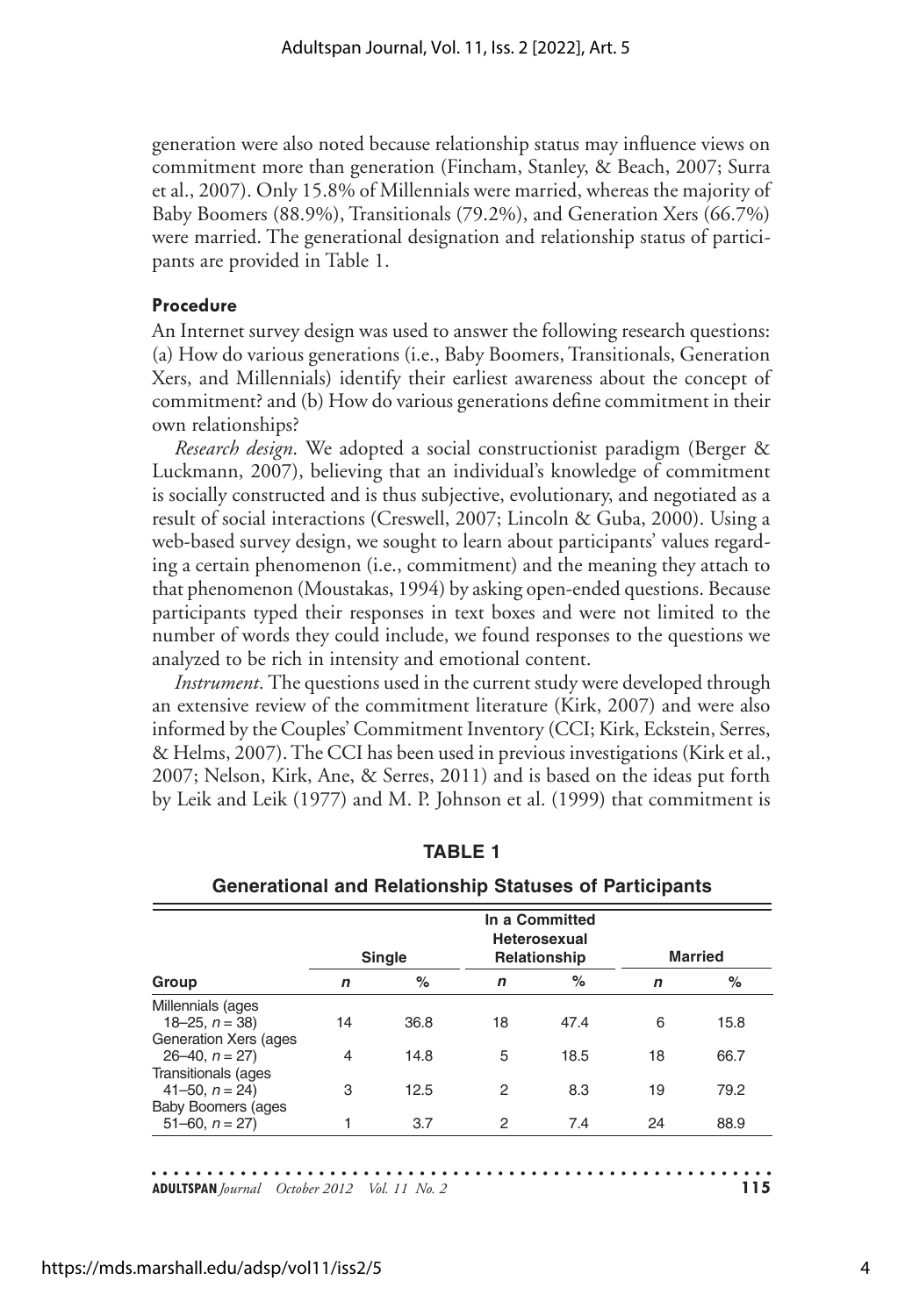multidimensional and must be understood as such. In allowing participants to answer open-ended questions about commitment, the inventory also goes beyond the normative answers that are received in many scaled commitment inventories (Leik & Leik, 1977). Ultimately, 11 open-ended questions were used for the Internet survey and were concerned with how individuals come to view commitment in romantic relationships. For these questions, participants were given text boxes without word limits to type their answers, so that their answers would be complete, in-depth, and narrative in nature.

*Data collection*. A survey company (www.freeonlinesurveys.com) was used to set up the CCI in an Internet format. Participants received an e-mail requesting their participation in the survey and directing them to the link provided to take the survey. Additionally, requests for participation were sent via a university department electronic mailing list and professors; students were told that the survey was about their views of commitment in romantic relationships.

When logging into the Internet survey, participants received information regarding informed consent, which assured them that their responses were anonymous and confidential. After all surveys were completed, the survey company collected the survey responses and aggregated them into an Excel file, as well as an HTML file, which contained all questions with all respective answers for the survey. Personal e-mail addresses of participants were not reported to the researchers (the authors of this article).

*Data analysis*. We began analysis by reviewing the Excel file provided by the survey company. We focused on two of the 11 open-ended questions: (a) What was your earliest awareness about the concept of commitment when you were growing up? and (b) How would or do you define commitment as you imagine it in your own marriage/relationship? We examined the written narratives of participants regarding their thoughts about socialization experiences and commitment as well as their own definitions of commitment, identifying themes for each question.

Initially, the open-ended responses were analyzed using the method of constant comparison (Glaser & Strauss, 1967). After each researcher categorized all the responses, the research team compared the individual results and agreed to cluster answers into umbrella categories of attraction-based commitment or constraint-based commitment. The efforts of the researchers were exhaustive, and multiple discussions occurred regarding the varying ways of conceptualizing commitment into these two distinctive categories. The Excel file was color coded to denote which responses were attraction based and which responses were constraint based. Generational status was also coded by color to determine any differences in the age groups.

Ultimately, constraint-based commitment (regarding earliest awareness of commitment) referred to responses that were God centered or were reflective of "following the rules" or a parent's example. Constraint-based commitment that regarded how participants defined commitment in their own relationships

| <b>116</b> | <b>ADULTSPAN</b> Journal October 2012 Vol. 11 No. 2 |  |
|------------|-----------------------------------------------------|--|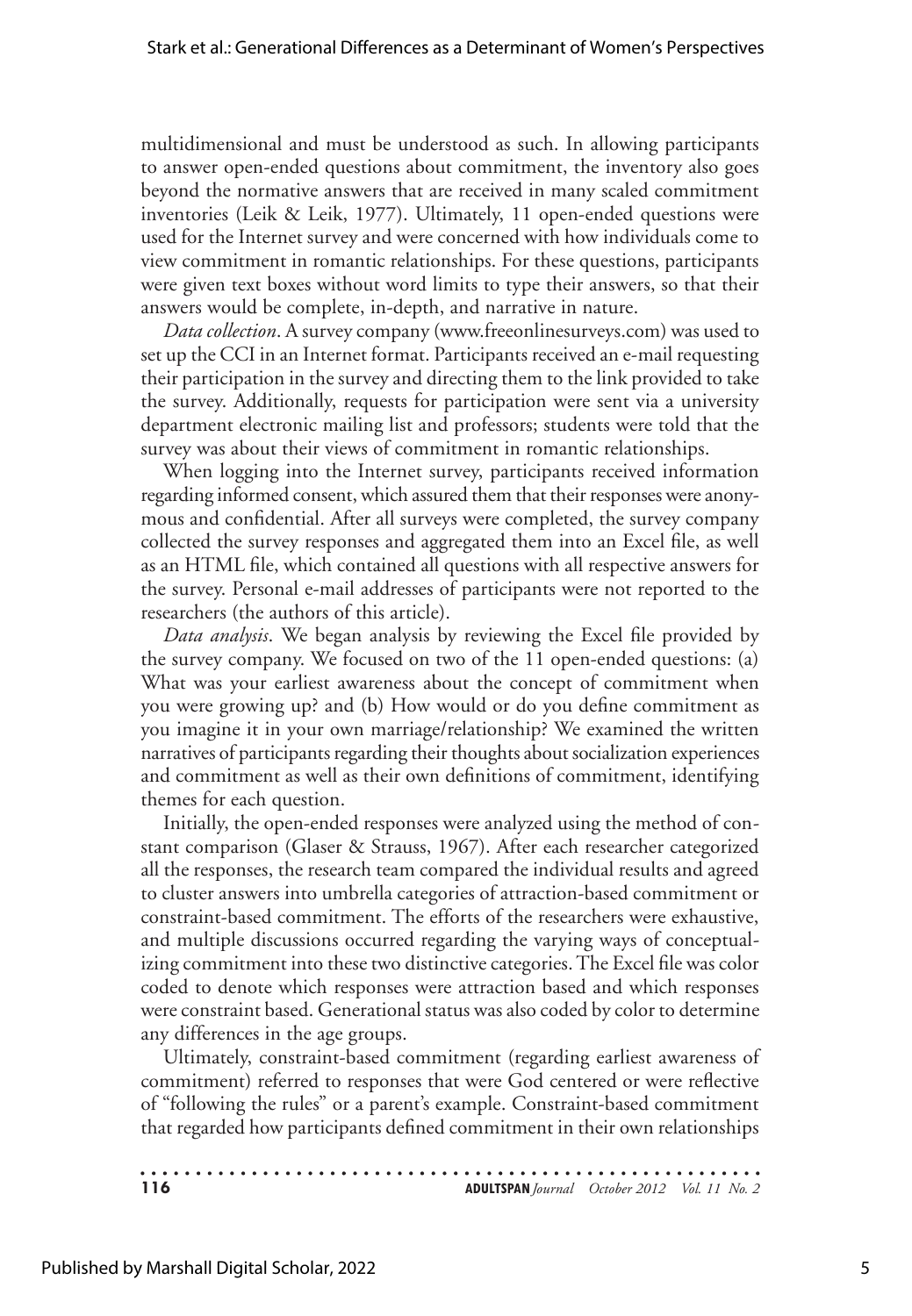included the aforementioned categories as well as obligations a woman might have in a relationship. Attraction-based commitment for both questions included statements about how commitment has the ability to make one happy or unhappy in a relationship. Nonnormative statements about commitment being easily broken were also categorized as attraction-based commitment. All the researchers individually checked each case and reevaluated the code assigned during two more rounds of analyses. The research team engaged in further discussion regarding cases of disagreement until consensus was reached.

*Trustworthiness of the data*. Researcher bias, common in constructivist research (Glaser, 2002), is a threat to internal credibility that may occur in the data collection, analysis, or interpretation phase (Onwuegbuzie & Leech, 2007). This threat was initially reduced through the use of an Internet survey, which does not allow researchers to untenably affect a study. Through the analysis and interpretation phases, we discussed the influence of our respective backgrounds, generation (i.e., Generation X and Baby Boomer), theoretical orientation, and training (i.e., counselor education, marriage and family therapy, and sociology). Multiple rounds of analysis were conducted in which each researcher evaluated and reevaluated the coding, checking each case and discussing any points of disagreement. The initial interrater approach to data analysis, coupled with the revisiting of the raw data, may have increased the overall trustworthiness of the findings (Lincoln & Guba, 1985).

#### **Results**

The majority of women across the generations in our sample viewed commitment as a constraint, both in their earliest awareness of commitment ( $n = 86$ ) and in their personal definitions of commitment (*n* = 84). See Tables 2 and 3 for frequency of each theme by generation. When discussing their earliest awareness of commitment, the majority of women who saw commitment as a constraint reflected on following the rules, saying that "it's just something you do," "that it is for life," or that it means "sticking it out." Others discussed parents' or grand-

| Group                           | <b>Attraction Based</b> |      | <b>Constraint Based</b> |      | Combination |      |
|---------------------------------|-------------------------|------|-------------------------|------|-------------|------|
|                                 | $\mathsf{n}$            | $\%$ | n                       | $\%$ | n           | %    |
| Millennials (ages               |                         |      |                         |      |             |      |
| 18–25, $n = 38$ <sup>a</sup>    |                         | 18.4 | 24                      | 63.2 | 4           | 10.5 |
| Generation Xers (ages           |                         |      |                         |      |             |      |
| 26–40, $n = 27$ <sup>b</sup>    | 4                       | 14.8 | 22                      | 81.5 | 0           | 0.0  |
| <b>Transitionals (ages</b>      |                         |      |                         |      |             |      |
| 41–50, $n = 24$                 | 6                       | 25.0 | 17                      | 70.8 |             | 4.2  |
| <b>Baby Boomers (ages</b>       |                         |      |                         |      |             |      |
| $51-60$ , $n = 27$ <sup>b</sup> |                         | 7.4  | 23                      | 85.2 |             | 3.7  |

**Table 2**

**Earliest Awareness of Commitment**

<sup>a</sup>Three cases were unusable. <sup>b</sup>One case was unusable.

**ADULTSPAN***Journal October 2012 Vol. 11 No. 2* **117**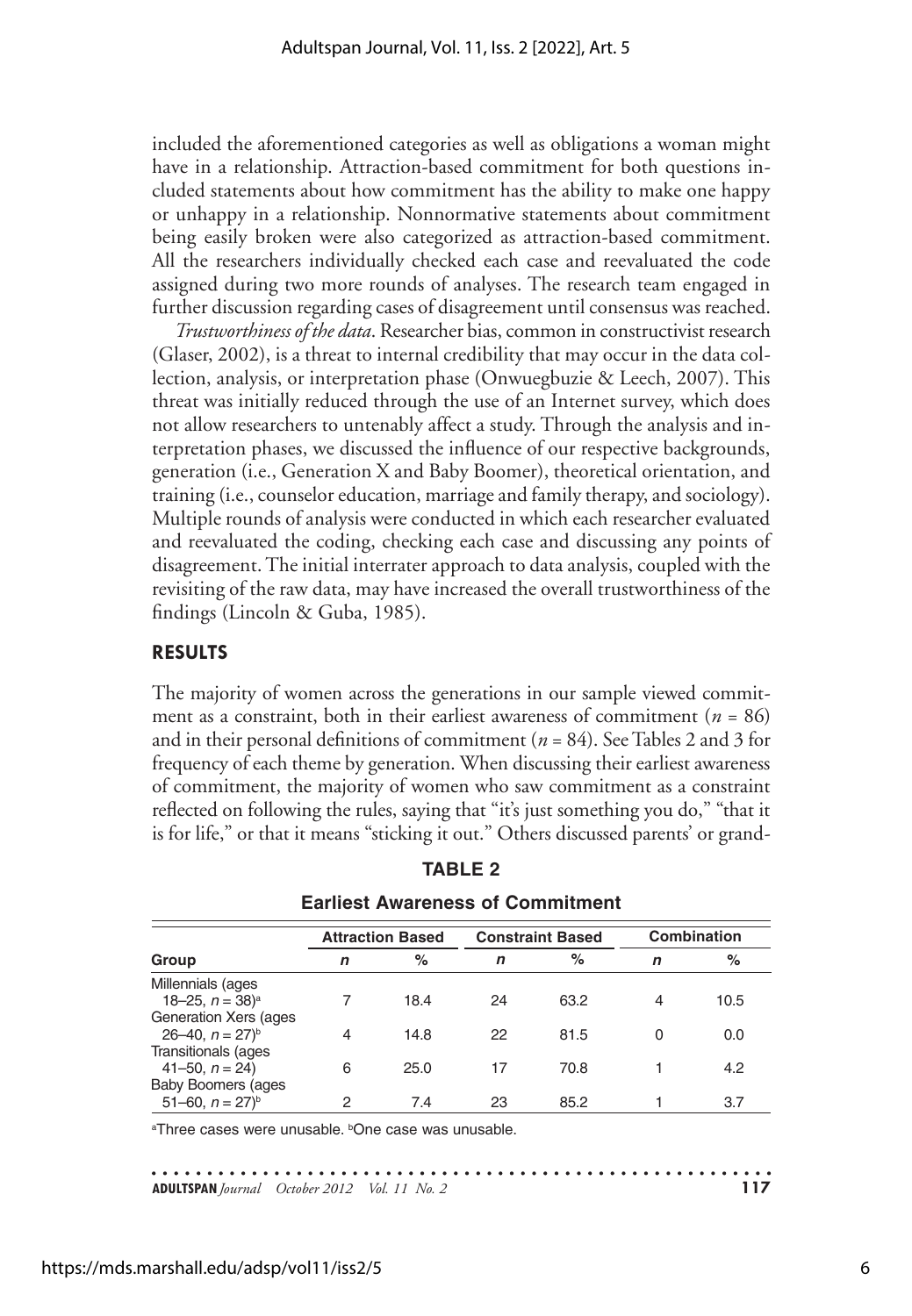| <b>Personal Definitions of Commitment</b> |                         |      |                         |      |                    |      |
|-------------------------------------------|-------------------------|------|-------------------------|------|--------------------|------|
|                                           | <b>Attraction Based</b> |      | <b>Constraint Based</b> |      | <b>Combination</b> |      |
| Group                                     | n                       | %    | n                       | %    | n                  | $\%$ |
| Millennials (ages                         |                         |      |                         |      |                    |      |
| 18–25, $n = 38$ <sup>a</sup>              | 11                      | 28.9 | 24                      | 63.2 | 2                  | 5.3  |
| <b>Generation Xers (ages</b>              |                         |      |                         |      |                    |      |
| 26–40, $n = 27$ <sup>b</sup>              | 3                       | 11.1 | 21                      | 77.8 |                    | 3.7  |
| <b>Transitionals (ages</b>                |                         |      |                         |      |                    |      |
| 41–50, $n = 24$                           | 5                       | 20.8 | 16                      | 66.7 | З                  | 12.5 |
| <b>Baby Boomers (ages</b>                 |                         |      |                         |      |                    |      |
| $51-60, n = 27$                           | 3                       | 11.1 | 23                      | 85.2 |                    | 3.7  |

#### **Table 3**

<sup>a</sup>One case was unusable. <sup>b</sup>Two cases were unusable.

parents' longevity in marriage, sometimes despite difficult times or hard work. For example, Emma, a Millennial in a committed relationship, said, "Commitment was something that you earned and have to work to keep. I learned this from my parents." (*Note*. Names used in the Results section of this article are fictitious.)

When looking across the generations, we found that Baby Boomers and Generation Xers were most likely to think of commitment in terms of constraints for both questions we analyzed. For example, Molly, a married, African American Baby Boomer, said, "I define it as  $a[n]$  understanding between the both of us that our marriage vows are sacred. I believe that our actions must be based on what is good for the relationship rather than good for the individual." Baby Boomers who described their earliest awareness of commitment as constraining were most likely to reference their parents' relationships, whereas Generation Xers were more likely to discuss following the rules.

Although the majority of women across all generations discussed their commitment mostly in terms of constraints, Transitionals and Millennials were more likely to view both their earliest awareness of commitment and their own definitions of commitment in terms of attractions or a combination of attractions and constraints. For example, regarding her earliest awareness of commitment, Hannah, a Hispanic Millennial who was in a committed relationship, said, "[I learned] that for the right person it is not hard to commit, especially if you really want it." Sarah, a married, Hispanic Transitional, said regarding her definition of commitment, "Your spouse is your best friend and first consideration." Both Transitionals and Millennials were likely to discuss their earliest awareness of commitment in terms of negative expectations. For example, Emily, a Millennial (no ethnicity identified) who was in a committed relationship, said about her earliest awareness of commitment that "if it gets hard [you] leave." However, when discussing definitions of commitment in their own relationships, Transitionals and Millennials were upbeat. For example, Caroline, a Hispanic Millennial in a committed relationship, said about her own definition of commitment, "I would imagine it like a best friend you go through life with who you can't live without."

| 118 | <b>ADULTSPAN</b> Journal October 2012 Vol. 11 No. 2 |  |
|-----|-----------------------------------------------------|--|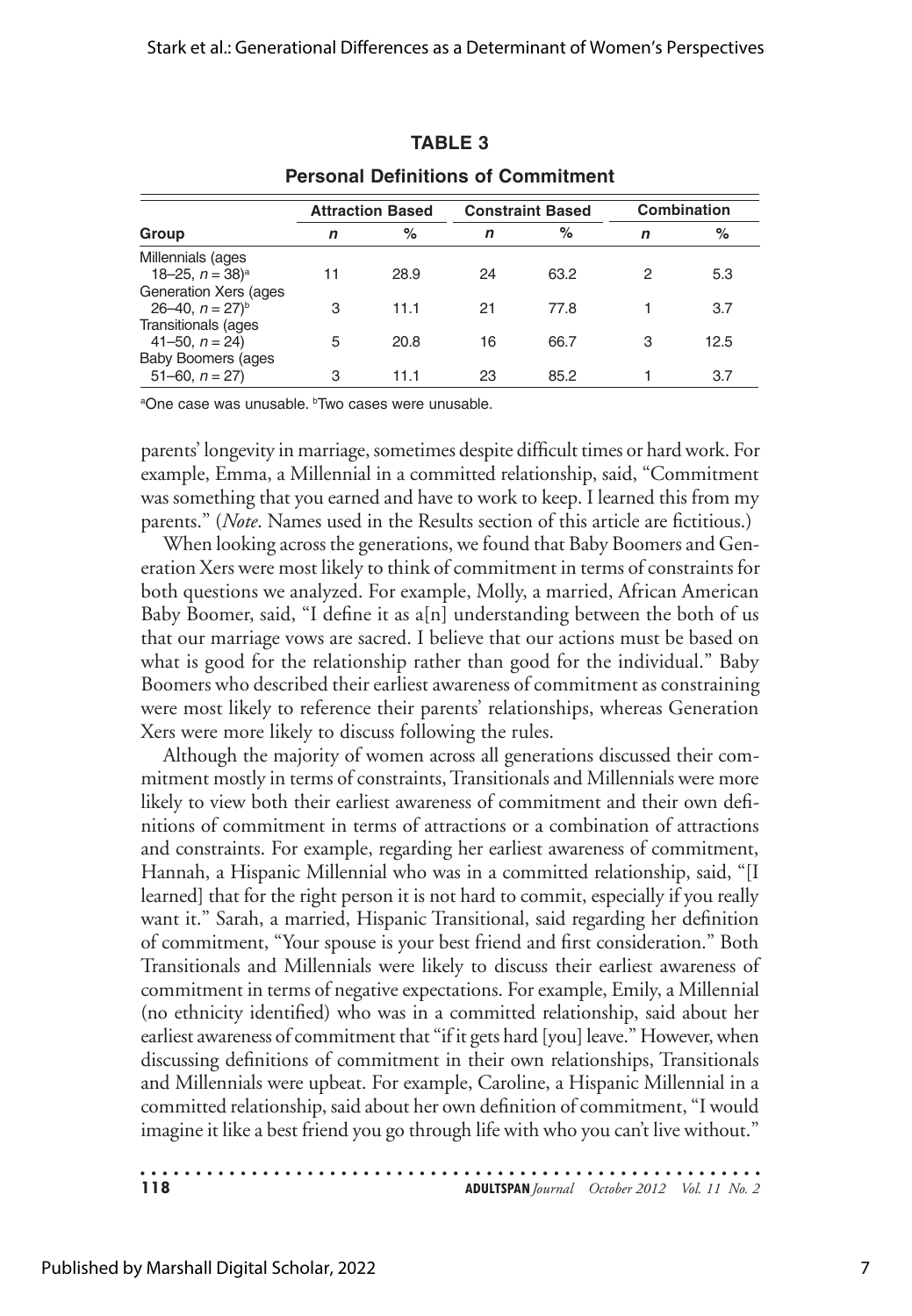#### **Discussion**

Although the data obtained are specific to the participants of our study, we compared our findings with those results found in a national study conducted by Wang and Taylor (2011) and found some points of similarity. Wang and Taylor reported that Millennials say that the main purpose of marriage is mutual happiness and fulfillment. For instance, in our study, Hannah, a Hispanic Millennial who was in a committed relationship, noted the following regarding her earliest awareness of commitment: "[I learned] that for the right person it is not hard to commit, especially if you really want it."

Conversely, our results seem to contrast with a study from the Pew Research Center (as cited in Wang and Taylor, 2011), which reported that 66% of Baby Boomers say divorce is preferable to staying in an unhappy marriage. The Baby Boomers in our study viewed commitment as a constraint, indicating that commitment is a promise to be taken seriously. This difference may be attributed to our sample being made up of entirely of women. It has been said that commitment comes more naturally for women than for men (Fincham et al., 2007; Wilcox & Nock, 2006). Women are socialized to sacrifice (Hui, Lindsey, & Elliott, 2007); have traditionally needed the economic stability that men can bring to marriage (Nock, 1995); and are highly influential in bringing clarity, unity, and emphasis to values and practices within relationships (Hui et al., 2007; Stanley & Markman, 1992).

#### **Implications for Counseling**

Despite changes in the acceptability of divorce, the majority of women (more than 63%) in each generation viewed relationship commitment in terms of constraints, with many participants citing what they were taught in their families of origin. This finding is in accordance with transgenerational approaches to family therapy that attend "specifically to family relational patterns over decades" (Goldenberg & Goldenberg, 2008, p. 175). Counselors adhering to this approach will often use genograms (McGoldrick & Gerson, 1985) to facilitate discussion of patterns in beliefs and relationships that have been passed down through generations. Consider the following vignette. (*Note*. The clients' names and some details have been altered to protect client confidentiality.)

Mary and Bill, both Generation Xers, sought counseling because of increasing minor conflicts in their marriage. Their counselor asked them to create a family tree going back three generations on each side, adding symbols to designate relationships (e.g., marriages, divorces, close bonds, and conflicts) among family members. Using the genogram as a visual aid, Mary and Bill discussed what messages they each had received about marriage from their respective families. Bill's side of the family had never experienced a divorce. His view of commitment was "you stay together . . . no matter what." In

**ADULTSPAN***Journal October 2012 Vol. 11 No. 2* **119**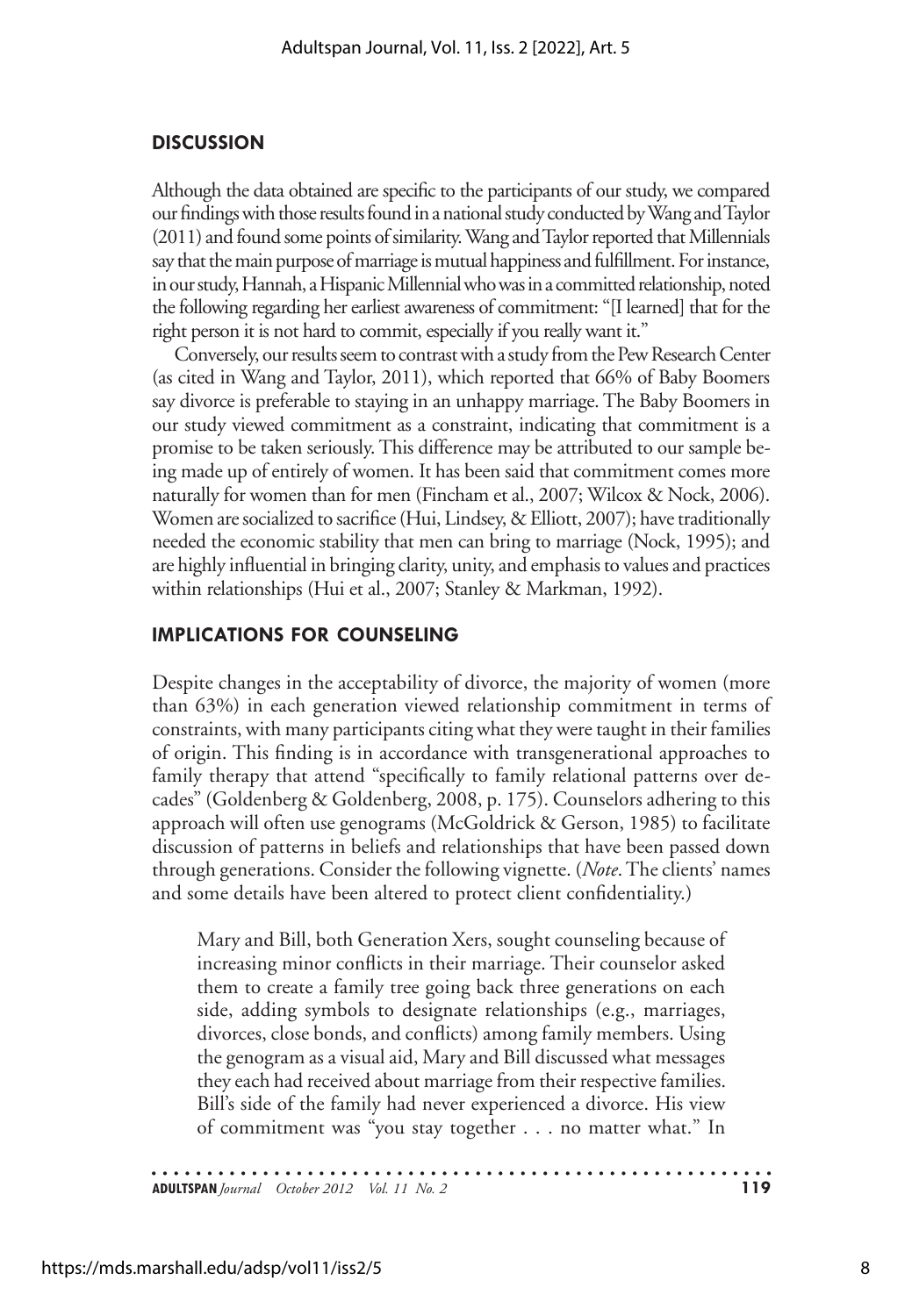contrast, Mary's parents had divorced when she was young. Both of her parents remarried a few years later and have since been happily married for 15 and 18 years, respectively. Her maternal grandparents had divorced, remaining split for 4 years, but they eventually remarried each other. Mary's view of commitment involved working on the relationship itself. Mary and Bill then discussed how their differing views of commitment—one as a constraint and the other as an attraction—had led to conflict in the past. Their counselor helped them to see that they both viewed their marriage as a priority, and he encouraged them to build on this strength by demonstrating this priority to each other in everyday interactions.

Although insights gained from genograms are beneficial in couples counseling, women who view commitment in terms of attraction, particularly Transitionals (25%) and Millennials (18.4%), may require a more directive approach. Women who hold an attraction-based view of commitment are more likely to examine the ratio of positive to negative aspects in their relationships. In his research on the prediction of divorce or marital stability, John Gottman referred to an "emotional bank account" (Gottman & Silver, 1999, p. 80). Couples who turn toward each other build up emotional "savings" or goodwill that allows them to get through times of conflict. Because the good outweighs the bad, the couple is likely to stay together. Regarding the case vignette, the discussion of ways to demonstrate how Mary and Bill prioritize the marriage to each other should be extended into action. Each time Bill shows his priority by giving Mary a kiss and asking her about her day prior to turning on the television when he comes home from work, he makes a deposit in her emotional bank account. Mary and Bill can also be taught ways to build "love maps" (i.e., important information about a partner's life including likes and dislikes; Gottman & Silver, 1999, p. 48) for each other, as well as other ways of expressing fondness. Gottman and Gottman (2008) also pointed out the need for five positive exchanges for every negative interaction. As Mary and Bill build a positive base for their marriage, they are better prepared to deal with disagreements. When he later refuses to go out with her friends from work, she is able to maintain perspective. She is able to see that he prioritizes the marriage in other ways. She may be annoyed, but she no longer feels hurt and angry as she may have in the past. There are enough positive feelings to offset the conflict.

Counselors who wish to learn more about this approach should refer to Gottman and Gottman's (2008) sound marital house theory. In Gottman and Gottman's approach, counselors teach couples social skills for dialoguing about points of conflict and how to build their friendship as a basis for effectively repairing their relationship after a fight. In the case of Mary and Bill, their counselor would teach them both how to process their disagreements and how to regain a sense of closeness afterward.

**120 ADULTSPAN***Journal October 2012 Vol. 11 No. 2*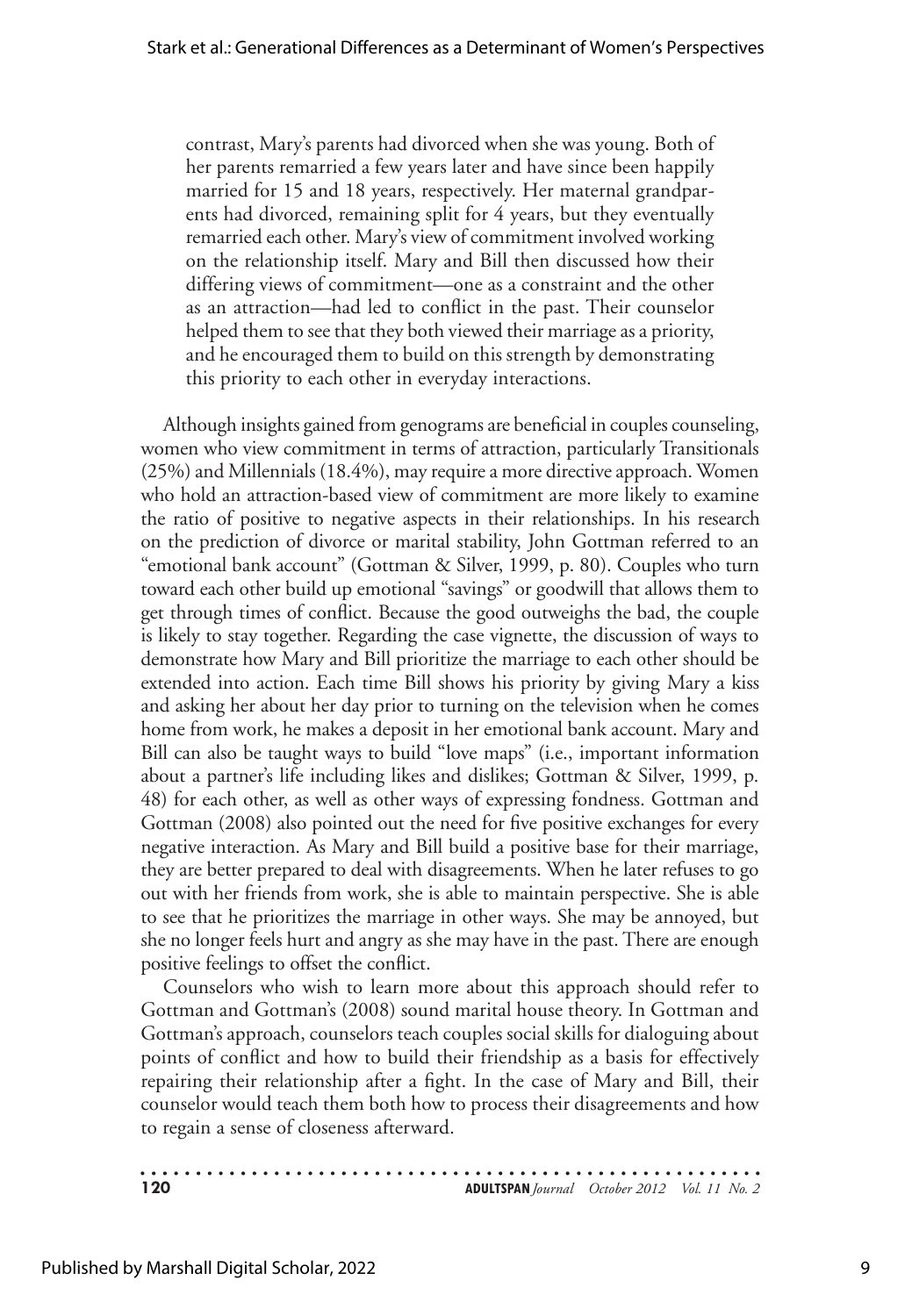We propose that the use of genograms and Gottman and Gottman's (2008) sound marital house approach will prove beneficial for counseling Baby Boomer, Transitional, Generation Xer, and Millennial couples alike. The combination of techniques validates the impact of beliefs passed down through generations and builds a stronger base of attraction to fortify commitment. Thus, we believe that integrating concepts from these transgenerational and cognitive behavior approaches will reach couples with both constraint-based and attraction-based views of commitment.

#### **References**

- Barone, M. (2008). Expectations of hope and change. *National Review Online*. Retrieved from http://www. nationalreview.com/articles/226577/expectations-hope-and-change/michael-barone
- Berger, P. L., & Luckmann, T. (2007). The social construction of reality [1966]. In C. Calhoun, J. Gerteis, J. Moody, S. Pfaff, & I. Virk (Eds.), *Contemporary sociological theory* (2nd ed., pp. 43–51). Malden, MA: Blackwell.
- Byrd, S. (2009). The social construction of marital commitment. *Journal of Marriage and Family, 71,* 318–336. doi:10.1111/j.1741-3737.2008.00601.x
- Carter, B., & McGoldrick, M. (2005). Preface. In B. Carter & M. McGoldrick (Eds.), *The expanded family life cycle: Individual, family, and social perspectives* (3rd ed., pp. xiii–xvi). Boston, MA: Allyn & Bacon.
- Cennamo, L., & Gardner, D. (2008). Generational differences in work values, outcomes and personalorganisation values fit. *Journal of Managerial Psychology, 23,* 891–906. doi:10.1108/02683940810904385
- Cherlin, A. (2010). *The marriage-go-round: The state of marriage and family in America today.* New York, NY: Random House.
- Corra, M., Carter, S. K., Carter, J. S., & Knox, D. (2009). Trends in marital happiness by gender and race, 1973 to 2006. *Journal of Family Issues, 30,* 1379–1404. doi:10.1177/0192513X09336214
- Creswell, J. W. (2007). *Qualitative inquiry and research design: Choosing among five approaches* (2nd ed.). Thousand Oaks, CA: Sage.
- Engels, D. W., Minton, C. A. B., Ray, D. C., Bratton, S. C., Chandler, C. K., Edwards, N. A., . . . Smith, M. R. (2010). *The professional counselor* (4th ed.). Alexandria, VA: American Counseling Association.
- Fincham, F. D., Stanley, S. M., & Beach, S. R. (2007). Transformative processes in marriage: An analysis of emerging trends. *Journal of Marriage and Family, 69,* 275–292. doi:10.111/j.1741-3737.2007.00362.x
- Glaser, B. G. (2002). Constructivist grounded theory? *Forum: Qualitative Social Research, 3.* Retrieved from http://www.qualitative-research.net/fqs-texte/3-02/3-02glaser-e.pdf
- Glaser, B. G., & Strauss, A. L. (1967). *The discovery of grounded theory.* Hawthorne, NY: Aldine de Gruyter.
- Goldenberg, H., & Goldenberg, I. (2008). *Family therapy: An overview* (7th ed.). Belmont, CA: Thomson Brooks/Cole.
- Gottman, J. M., & Gottman, J. S. (2008). Gottman method couple therapy. In A. S. Gurman (Ed.), *Clinical handbook of couple therapy* (4th ed., pp. 138–164). New York, NY: Guilford Press.
- Gottman, J., & Silver, N. (1999). *The seven principles for making marriage work.* New York, NY: Three Rivers Press.
- Hui, S. A., Lindsey, C. R., & Elliott, T. R. (2007). Church attendance and marital commitment beliefs in undergraduate women. *Journal of Applied Psychology, 37,* 501–514. doi:10.1111/j.1559- 1816.2007.00171.x
- Johnson, D. J., & Rusbult, C. E. (1989). Resisting temptation: Devaluation of alternative partners as a means of maintaining commitment in close relationships. *Journal of Personality and Social Psychology, 57,* 967–980. doi:10.1037//0022-3514.57.6.967
- Johnson, M. P., Caughlin, J. P., & Huston, T. L. (1999). The tripartite nature of marital commitment: Personal, moral, and structural reasons to stay married. *Journal of Marriage and the Family, 61,* 160–177. doi:10.2307/353891
- Kirk, A. M. (2007). *Constructing resilient marital relationships: A panel study of marriages under pressure* (Doctoral dissertation, Louisiana State University). Retrieved from http://etd.lsu.edu/docs/available/ etd-01242005-160814/
- Kirk, A. M., Eckstein, D., Serres, S. A., & Helms, S. G. (2007). A dozen commitment considerations for couples. *The Family Journal, 15,* 271–276. doi:10.1177/1066480707301506

**ADULTSPAN***Journal October 2012 Vol. 11 No. 2* **121**